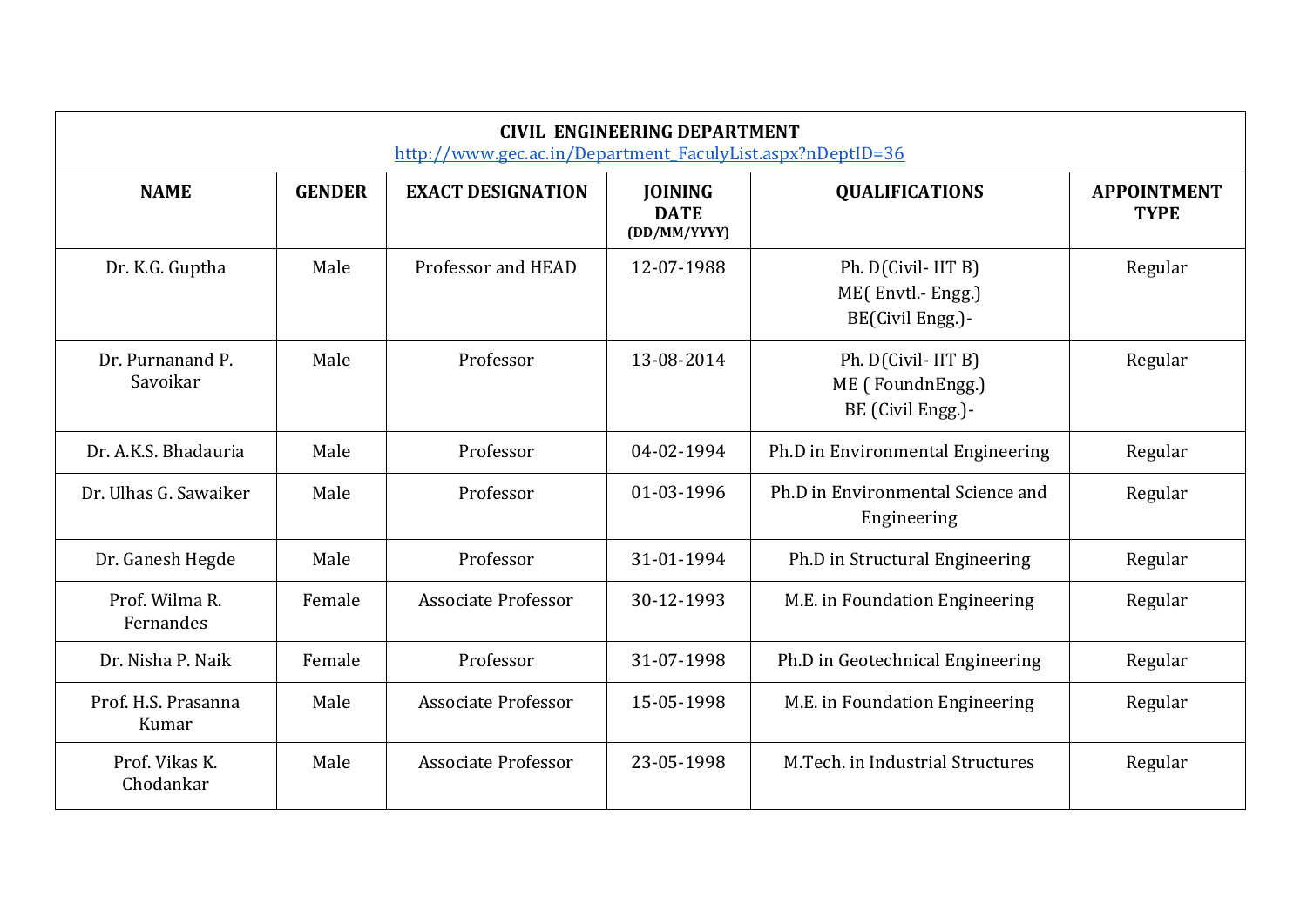| Dr. Sumitra S.<br>Kandolkar                                                                            | Female | Professor                  | 11-11-2014 | Ph.D in Geotechnical Engineering                    | Regular  |  |  |
|--------------------------------------------------------------------------------------------------------|--------|----------------------------|------------|-----------------------------------------------------|----------|--|--|
| Prof. Smita S. Aldonkar                                                                                | Female | <b>Associate Professor</b> | 12-08-2014 | M.E. in Foundation Engineering                      | Regular  |  |  |
| Prof. Guruvendra<br>Guirish Velip                                                                      | Male   | <b>Assistant Professor</b> | 23-09-2020 | M. E. in Structural Engineering                     | Regular  |  |  |
| Prof. Madhuraj Naik                                                                                    | Male   | <b>Assistant Professor</b> | 25-09-2020 | M. Tech. in Structural Engineering                  | Regular  |  |  |
| Rhuddhi Jambhale                                                                                       | Female | <b>Assistant Professor</b> | 29-07-2019 | M. Tech in Computer Aided<br><b>Structural Engg</b> | Contract |  |  |
| Shraddha M. Anawkar                                                                                    | Female | <b>Assistant Professor</b> | 18-07-2018 | M. E in Structural Engg                             | Contract |  |  |
| Yeshwant V. Prabhu<br>Chodnekar                                                                        | Male   | <b>Assistant Professor</b> | 19-07-2018 | M. Tech in Structural Engg                          | Contract |  |  |
| Sidhi S. Sabnis                                                                                        | Female | <b>Assistant Professor</b> | 19-01-2018 | M.E. in Foundation Engg                             | Contract |  |  |
| Ruchi V. Sawant                                                                                        | Female | <b>Assistant Professor</b> | 06-09-2017 | M. Tech in Strtuctural Engg                         | Contract |  |  |
| Mandira Faldesai                                                                                       | Female | <b>Assistant Professor</b> | 29-07-2019 | M.E. in Foundation Engg                             | Contract |  |  |
| Neha D. Gaonkar                                                                                        | Female | <b>Assistant Professor</b> | 27-07-2018 | M.E. in Foundation Engg                             | Contract |  |  |
| <b>MECHANICAL ENGINEERING DEPARTMENT</b><br>http://www.gec.ac.in/Department FaculyList.aspx?nDeptID=39 |        |                            |            |                                                     |          |  |  |
| Dr. Suraj Rane                                                                                         | Male   | <b>Professor And Head</b>  | 11/09/2014 | PhD (Reliability Engineering)                       | Regular  |  |  |
| Dr. Vinay Shirodkar                                                                                    | Male   | Professor                  | 07/11/2013 | PhD (Mechanical Engineering)                        | Regular  |  |  |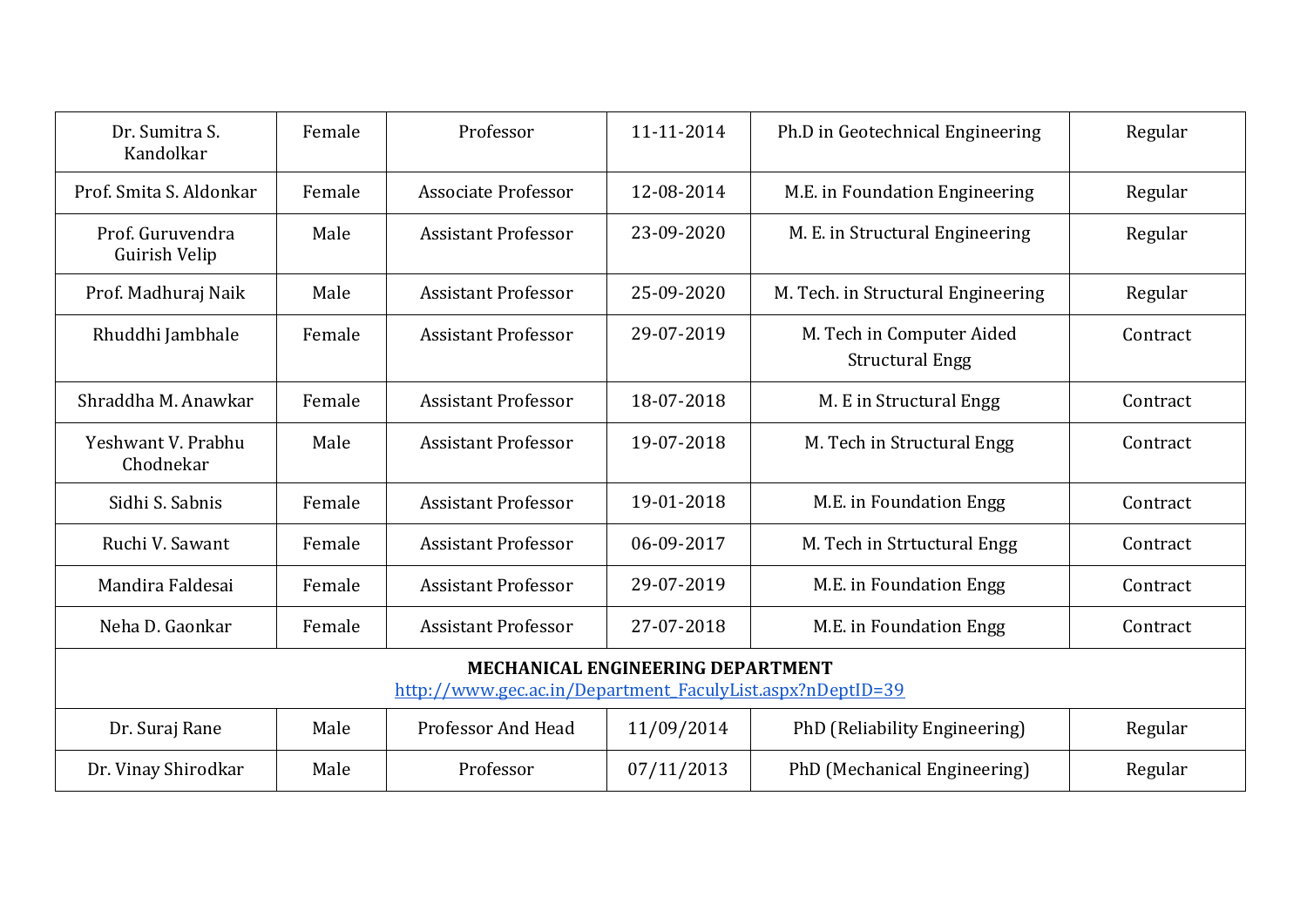| Dr. Akshay V. Nigalye        | Male | Professor                  | 29/11/2006 | PhD (Mechanical Engineering) | Regular  |
|------------------------------|------|----------------------------|------------|------------------------------|----------|
| Dr. Jagannath Hirkude        | Male | Professor                  | 21/12/2017 | PhD (Mechanical Engineering) | Regular  |
| Dr. Mahesh<br>Dhawalikar     | Male | Professor                  | 15/11/2010 | PhD (Mechanical Engineering) | Regular  |
| Dr. Shridhar D.<br>Mhalsekar | Male | <b>Associate Professor</b> | 06/04/2015 | PhD (Mechanical Engineering) | Regular  |
| Prof. B. R. Kulkarni         | Male | Associate Professor        | 07/03/1994 | ME (Thermal Science)         | Regular  |
| Dr. Milind<br>Sakhardande    | Male | <b>Associate Professor</b> | 12/12/1993 | PhD (Mechanical Engineering) | Regular  |
| Dr. B. S. Manohar<br>Shankar | Male | <b>Associate Professor</b> | 14/07/1998 | PhD (Mechanical Engineering) | Regular  |
| Prof. GajeshUsgaonkar        | Male | <b>Associate Professor</b> | 01/10/2014 | ME (Industrial Engineering)  | Regular  |
| Prof. Vivek Belokar          | Male | <b>Associate Professor</b> | 21/07/1997 | ME (Industrial Engineering)  | Regular  |
| Prof. Mahesh Caisucar        | Male | Associate Professor        | 09/09/2010 | ME (Industrial Engineering)  | Regular  |
| Dr. Raghvendra Naik          | Male | <b>Assistant Professor</b> | 30/05/2014 | PhD(Nonlinear Vibrations)    | Regular  |
| Prof. Hari Chandekar         | Male | <b>Assistant Professor</b> | 05/05/2015 | MTech (Mechanical CAD/CAM)   | Regular  |
| Prof. MalikarjunGurav        | Male | <b>Assistant Professor</b> | 01/09/2021 | ME (Mechanical Design)       | Contract |
| Prof. Ankit Sawant           | Male | <b>Assistant Professor</b> | 01/09/2021 | MTech (Marine Engineering)   | Contract |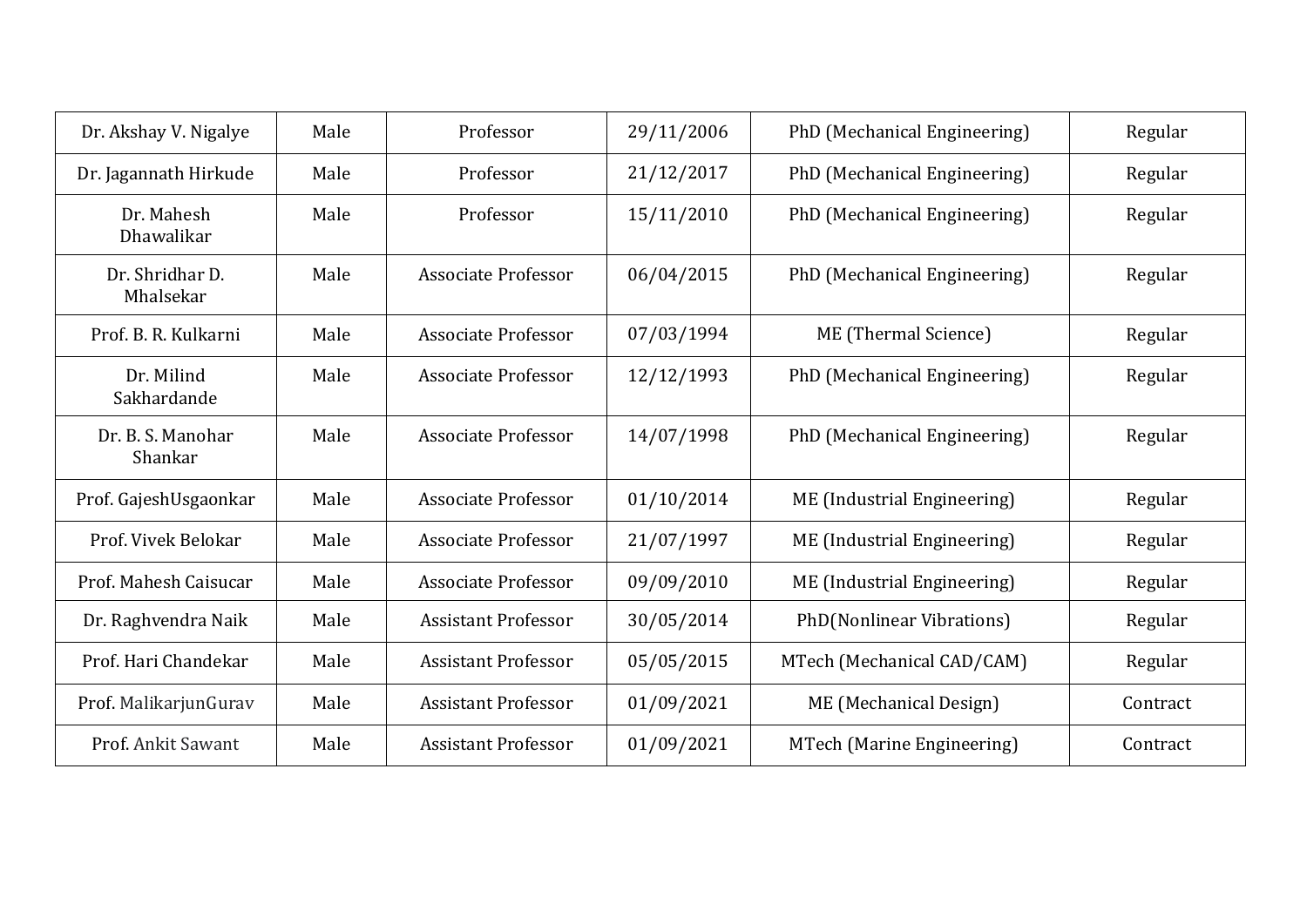| Prof. Mallikarjun<br>Padashetty                                                                            | Male   | <b>Assistant Professor</b> | 01/09/2021 | MTech (Engineering Analysis and<br>Design) | Contract |  |  |  |
|------------------------------------------------------------------------------------------------------------|--------|----------------------------|------------|--------------------------------------------|----------|--|--|--|
| Prof. Basavaraj Olekar                                                                                     | Male   | <b>Assistant Professor</b> | 01/09/2021 | MTech (Thermal Power<br>Engineering)       | Contract |  |  |  |
| <b>ELECTRICAL AND ELECTRONICS DEPARTMENT</b><br>http://www.gec.ac.in/Department_FaculyList.aspx?nDeptID=40 |        |                            |            |                                            |          |  |  |  |
| Dr. V. N. Shet                                                                                             | Male   | Professor                  | 06/03/1986 | Ph.D.                                      | Regular  |  |  |  |
| Dr. G. R. Kunkolienker                                                                                     | Male   | Professor and Head         | 03/09/1996 | Ph. D.                                     | Regular  |  |  |  |
| Dr. Anant J. Naik                                                                                          | Male   | Professor                  | 01/09/1997 | Ph. D.                                     | Regular  |  |  |  |
| Sangeeta Mahaddalkar                                                                                       | Female | <b>Associate Professor</b> | 01/09/1997 | M.E.                                       | Regular  |  |  |  |
| Suneeta Raykar                                                                                             | Female | <b>Associate Professor</b> | 16/10/1997 | M. Tech.                                   | Regular  |  |  |  |
| Nilesh W.S Borkar                                                                                          | Male   | <b>Associate Professor</b> | 14/10/2014 | M.E.                                       | Regular  |  |  |  |
| Sonali Pandit                                                                                              | Female | <b>Associate Professor</b> | 24/04/2006 | M.E.                                       | Regular  |  |  |  |
| Jayesh Priolkar                                                                                            | Male   | <b>Associate Professor</b> | 15/11/2005 | M. Tech.                                   | Regular  |  |  |  |
| Dr Naraina Avaduppan                                                                                       | Male   | <b>Associate Professor</b> | 07/12/2020 | Ph.D.                                      | Regular  |  |  |  |
| Dr Samarth Borker                                                                                          | Male   | Associate Professor        | 20/12/2006 | Ph. D.                                     | Regular  |  |  |  |
| <b>Noah Dias</b>                                                                                           | Male   | <b>Assistant Professor</b> | 04/06/2010 | M.E.                                       | Regular  |  |  |  |
| Aditi Dessai                                                                                               | Female | <b>Assistant Professor</b> | 29/12/2010 | M.E.                                       | Regular  |  |  |  |
| Ankita Kanekar                                                                                             | Female | <b>Assistant Professor</b> | 10/11/2014 | M.E.                                       | Regular  |  |  |  |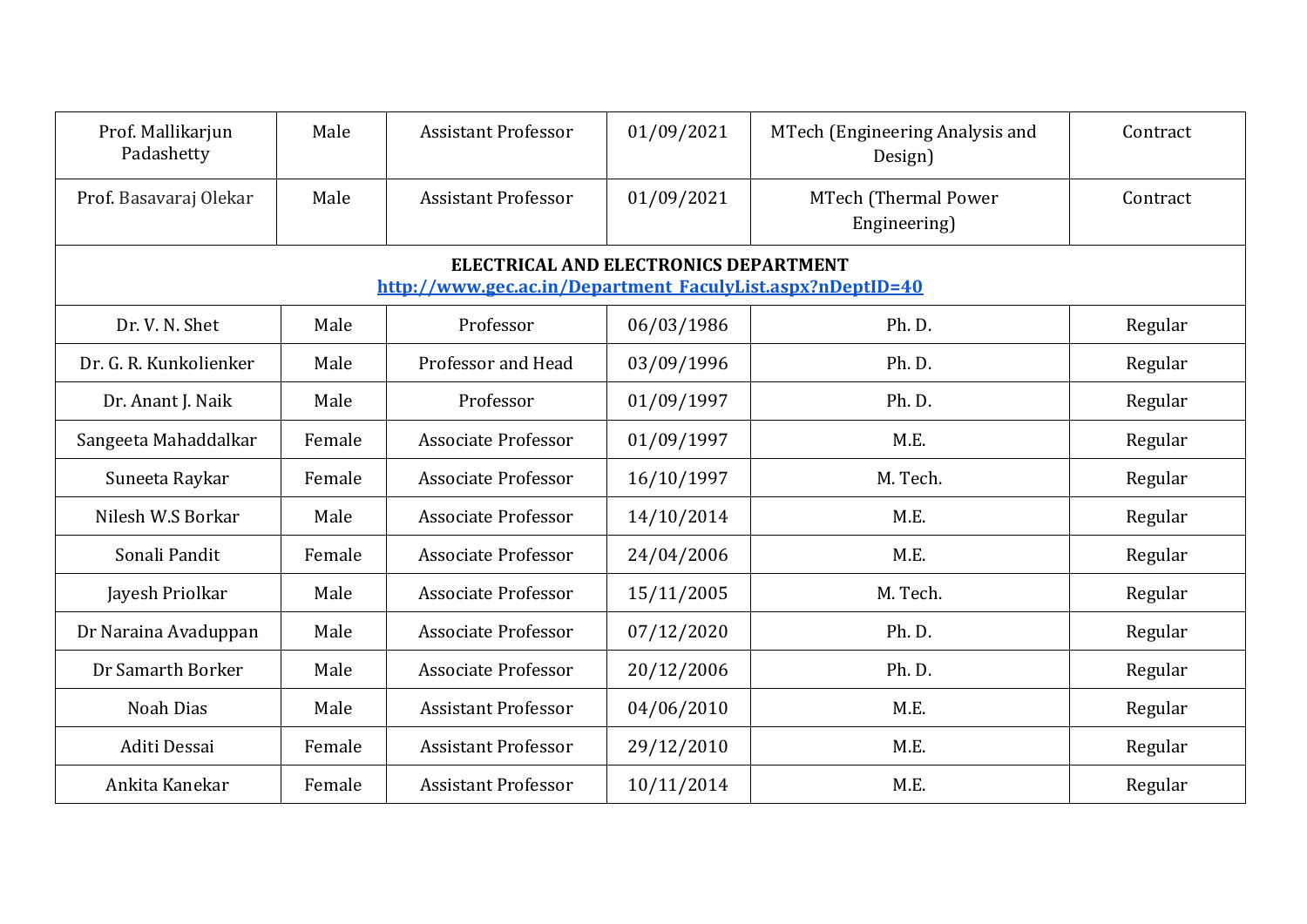| Sneha Phadate                                                                                                                   | Female | <b>Assistant Professor</b>           | 26/12/2016 | M.E.                                                                                              | Regular  |  |  |
|---------------------------------------------------------------------------------------------------------------------------------|--------|--------------------------------------|------------|---------------------------------------------------------------------------------------------------|----------|--|--|
| Vibha Prabhu                                                                                                                    | Female | <b>Assistant Professor</b>           | 01/08/2019 | M. Tech                                                                                           | Contract |  |  |
| Shraddha Navti                                                                                                                  | Female | <b>Assistant Professor</b>           | 28/07/2019 | M.E.                                                                                              | Contract |  |  |
| Siddhant Jalmi                                                                                                                  | Male   | <b>Assistant Professor</b>           | 29/07/2019 | M.E.                                                                                              | Contract |  |  |
| <b>Shrey Naik</b>                                                                                                               | Male   | <b>Assistant Professor</b>           | 29/07/2019 | M.E.                                                                                              | Contract |  |  |
| <b>ELECTRONICS &amp; TELECOMMUNICATION ENGINEERING DEPARTMENT</b><br>http://www.gec.ac.in/Department FaculyList.aspx?nDeptID=41 |        |                                      |            |                                                                                                   |          |  |  |
| Dr. Rajesh B. Lohani                                                                                                            | Male   | Professor                            | 11/05/1999 | M. Tech. and PhD                                                                                  | Regular  |  |  |
| Dr. AmeetaAmonkar                                                                                                               | Female | Professor                            | 31/03/1994 | M. Tech. and PhD                                                                                  | Regular  |  |  |
| Dr. Hassanali Virani                                                                                                            | Male   | <b>Professor And Head</b>            | 10/07/1998 | M. Tech. and PhD                                                                                  | Regular  |  |  |
| Dr. Nitesh Guinde                                                                                                               | Male   | Professor<br>(Through Cas)           | 18/08/2014 | M. Tech. and PhD                                                                                  | Regular  |  |  |
| Prof. Nayana Shenvi                                                                                                             | Female | Associate Professor<br>(Through Cas) | 07/10/2005 | M.E. (Electronic Communication<br>and Instrumentation)                                            | Regular  |  |  |
| Prof. Sonia Kuwelkar                                                                                                            | Female | Associate Professor<br>(Through Cas) | 13/03/2006 | M.E. (Microelectronics)                                                                           | Regular  |  |  |
| Dr. Shajahan Kutty                                                                                                              | Male   | Associate Professor<br>(Through Cas) | 20/10/2005 | M.E. (Electronic Communication<br>and Instrumentation) and PhD<br>(Millimeter Wave Communication) | Regular  |  |  |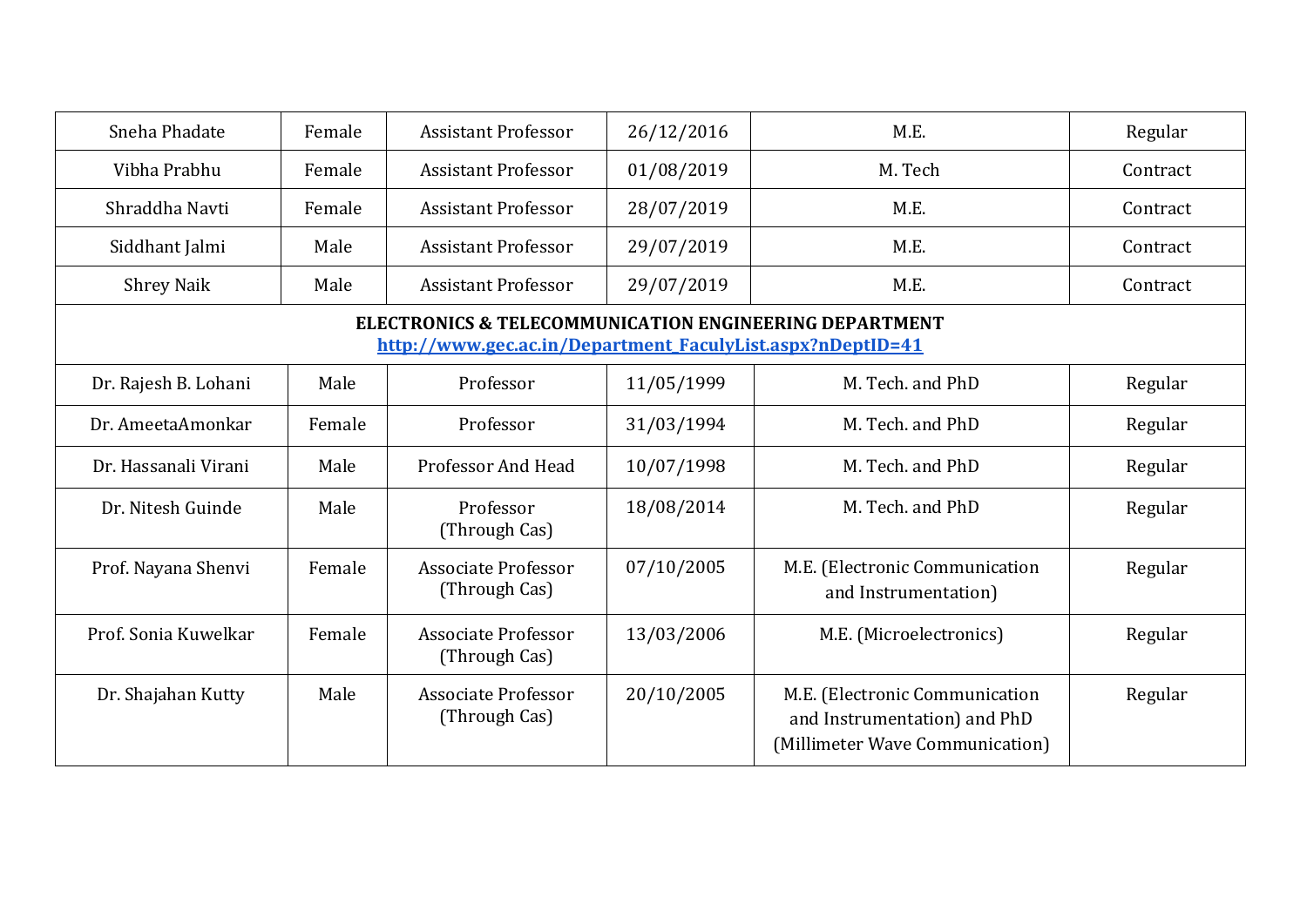| Dr. Amita Dessai       | Female | Associate Professor<br>(Through Cas) | 28/11/2005 | M.E. (Electronic Communication<br>and Instrumentation)           | Regular  |
|------------------------|--------|--------------------------------------|------------|------------------------------------------------------------------|----------|
| Prof. Chetan Desai     | Male   | <b>Assistant Professor</b>           | 05/10/2005 | M.E. (Microelectronics)                                          | Regular  |
| Prof. Milind Fernandes | Male   | <b>Assistant Professor</b>           | 14-08/2013 | M.E. (Electronic Communication<br>and Instrumentation)           | Regular  |
| Prof. Devendra Sutar   | Male   | <b>Assistant Professor</b>           | 13/11/2014 | M.E. (Microelectronics)                                          | Regular  |
| Prof. Sangam Borkar    | Male   | <b>Assistant Professor</b>           | 30/10/2014 | M.E. (Electronics)                                               | Regular  |
| Prof. Purti Savardekar | Female | <b>Assistant Professor</b>           | 27/10/2014 | M.E. (Electronic Communication<br>and Instrumentation)           | Regular  |
| Prof. Geeta Shet       | Female | <b>Assistant Professor</b>           | 10/11/2014 | M.E. (Microelectronics)                                          | Regular  |
| Prof. Palhavi Kerkar   | Female | <b>Assistant Professor</b>           | 04/11/2014 | M.E. (Microelectronics)                                          | Regular  |
| Prof. Samata Bhosale   | Female | <b>Assistant Professor</b>           | 15/04/2016 | M. Tech. (Digital Electronics &<br><b>Communication Systems)</b> | Contract |
| Prof. John Colaco      | Male   | <b>Assistant Professor</b>           | 08/08/2019 | M.E. (Electronic Communication<br>and Instrumentation)           | Contract |
| Prof. Mangish Desai    | Male   | <b>Assistant Professor</b>           | 24/28/2017 | M.E. (Electronic Communication<br>and Instrumentation)           | Contract |
| Prof. Jillian Cotta    | Female | <b>Assistant Professor</b>           | 29/07/2019 | M.E. (Electronic Communication<br>and Instrumentation)           | Contract |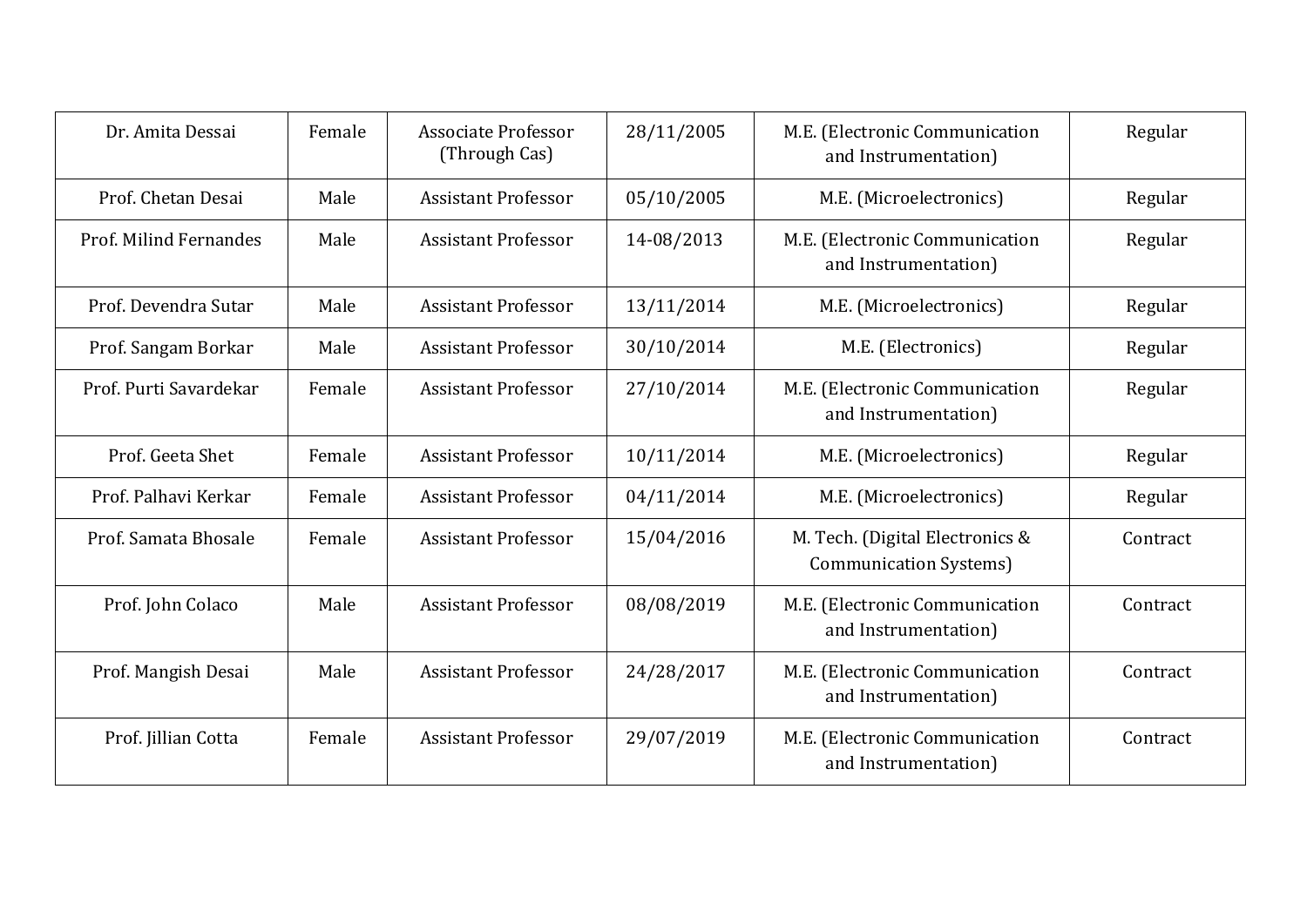| Prof. Shruthi Adpaikar        | Female                                 | <b>Assistant Professor</b>                                | 15/01/2018  | M.E. (Electronic Communication<br>and Instrumentation)          | Contract |  |  |  |
|-------------------------------|----------------------------------------|-----------------------------------------------------------|-------------|-----------------------------------------------------------------|----------|--|--|--|
| Prof. Ankita Lotlikar         | Female                                 | <b>Assistant Professor</b>                                | 29/07/2019  | M. Tech. (Communication<br>Engineering)                         | Contract |  |  |  |
| Prof. Mehaboob<br>Mujawar     | Male                                   | <b>Assistant Professor</b>                                | 24/07/2018  | M.E. (Industrial Automation and<br>Radio Frequency Engineering) | Contract |  |  |  |
|                               | <b>COMPUTER ENGINEERING DEPARTMENT</b> |                                                           |             |                                                                 |          |  |  |  |
|                               |                                        | http://www.gec.ac.in/Department FaculyList.aspx?nDeptID=1 |             |                                                                 |          |  |  |  |
| Dr. Laxminarayan<br>Jayapura  | Male                                   | <b>Professor And Head</b>                                 | 01/02/1991  | Ph.D. (Computer Science and<br>Engineering)                     | Regular  |  |  |  |
| Prof. Umesh Bapat             | Male                                   | <b>Associate Professor</b>                                | 20/09/1991  | M.E. (Computer Science and<br>Engineering)                      | Regular  |  |  |  |
| Prof. Vineet Jain             | Male                                   | <b>Associate Professor</b>                                | 09/03/2003  | M.E. (Computer Science and<br>Engineering)                      | Regular  |  |  |  |
| Prof. Maruska<br>Mascarenhas  | Female                                 | <b>Associate Professor</b>                                | 13/06/1997  | M.Tech. (Computer Science and<br>Engineering)                   | Regular  |  |  |  |
| Prof. Nagaraj Vernekar        | Male                                   | <b>Associate Professor</b>                                | 14/11-/2005 | M.Tech. (Computer Science and<br>Engineering)                   | Regular  |  |  |  |
| Dr. Gajanan Gaude             | Male                                   | <b>Associate Professor</b>                                | 19/08/2005  | Ph.D. (Computer Science and<br>Engineering)                     | Regular  |  |  |  |
| Prof. Manisha Naik<br>Gaonkar | Female                                 | <b>Associate Professor</b>                                | 31/10/2005  | M.Tech. (Computer Science and<br>Engineering)                   | Regular  |  |  |  |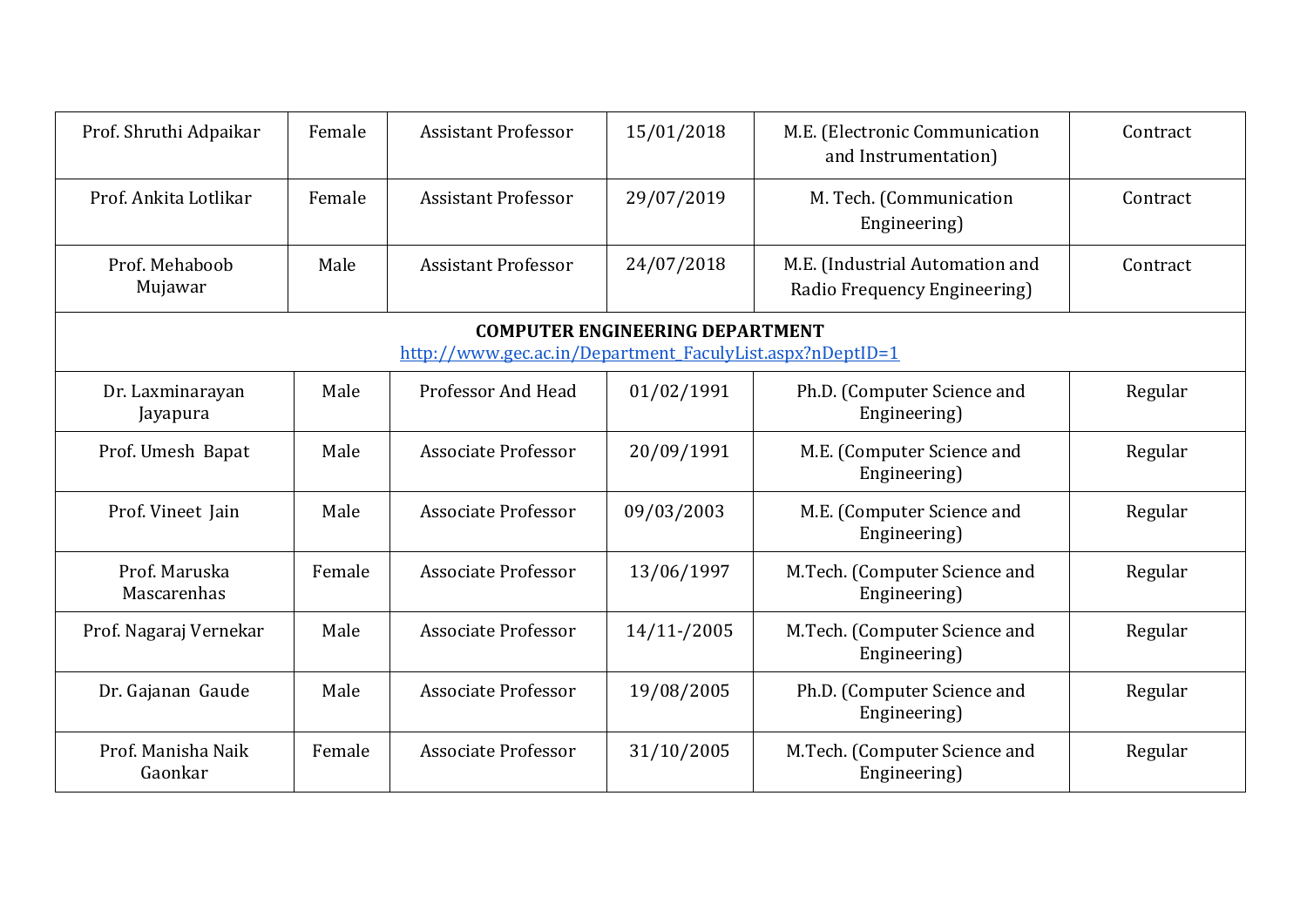| Prof. Nitesh Naik                 | Male   | <b>Assistant Professor</b> | 12/06/2006 | M.Tech. (Computer Science and<br>Engineering) | Regular<br>(Currently on<br>Study Leave) |
|-----------------------------------|--------|----------------------------|------------|-----------------------------------------------|------------------------------------------|
| Prof. Rachel Dhanaraj             | Female | <b>Assistant Professor</b> | 10/03/2010 | M.E. (Computer Science and<br>Engineering)    | Regular<br>(Currently on<br>Study Leave) |
| Prof. Teslin Jacob                | Male   | <b>Assistant Professor</b> | 26/12/2014 | M.E.(Software Engineering)                    | Regular                                  |
| Prof. Amit Patil                  | Male   | <b>Assistant Professor</b> | 28/11/2014 | M.E. (Computer Science and<br>Engineering)    | Regular                                  |
| Prof. Melina Afonso               | Female | <b>Assistant Professor</b> | 03/11/2014 | M.E. (Computer Science and<br>Engineering)    | Regular                                  |
| Prof. Sherica Menezes             | Female | <b>Assistant Professor</b> | 05/11/2014 | M.E. (Computer Science and<br>Engineering)    | Regular                                  |
| Prof. Shruti Naik                 | Female | <b>Assistant Professor</b> | 25/11/2014 | M.E.(Information Technology)                  | Regular                                  |
| Prof. Amey Shenvi<br>Khandeparkar | Male   | <b>Assistant Professor</b> | 04/09/2020 | M.E.(Information Technology)                  | Contract                                 |
| Prof. Lyzandra D'souza            | Female | <b>Assistant Professor</b> | 04/09/2020 | M.E. (Computer Science and<br>Engineering)    | Contract                                 |
| Prof. Megna Gavde                 | Female | <b>Assistant Professor</b> | 04/09/2020 | M.E. (Computer Science and<br>Engineering)    | Contract                                 |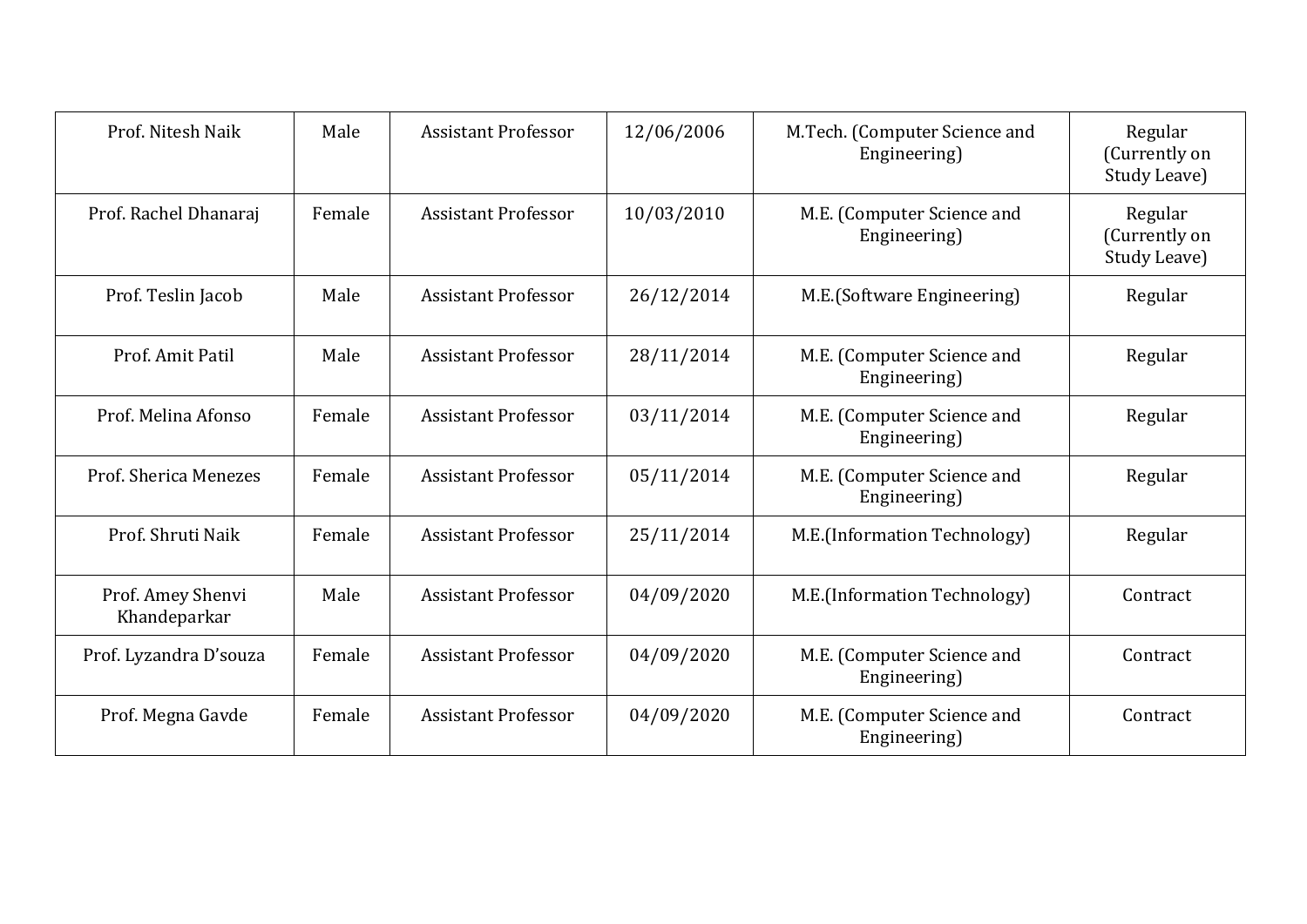| <b>INFORMATION TECHNOLOGY DEPARTMENT</b><br>http://www.gec.ac.in/Department_FaculyList.aspx?nDeptID=42 |        |                                        |            |                                          |          |  |
|--------------------------------------------------------------------------------------------------------|--------|----------------------------------------|------------|------------------------------------------|----------|--|
| Dr. Nilesh B. FalDessai                                                                                | Male   | <b>Associate Professor</b><br>And Head | 18/12/1997 | Ph.D. Computer Science and<br>Technology | Regular  |  |
| Dr. Aisha Fernandes                                                                                    | Female | <b>Associate Professor</b>             | 26/07/2006 | Ph.D. Computer Engg.                     | Regular  |  |
| Prof. Vaishali Shirodkar                                                                               | Female | <b>Assistant Professor</b>             | 19/06/2006 | M.E. Computer Science & Engg.            | Regular  |  |
| Prof. Ganesh Manerkar                                                                                  | Male   | <b>Assistant Professor</b>             | 22/03/2010 | M.E. (IT)                                | Regular  |  |
| Prof. Deepali Raikar                                                                                   | Female | <b>Assistant Professor</b>             | 22/09/2014 | M.E. (IT)                                | Regular  |  |
| Prof. Siddhi Naik                                                                                      | Female | <b>Assistant Professor</b>             | 22/09/2014 | M.E. (IT)                                | Regular  |  |
| Prof. Mario Pinto                                                                                      | Male   | <b>Assistant Professor</b>             | 01/10/2014 | M.E. Computer Science & Engg.            | Regular  |  |
| Prof. Megha Nayak                                                                                      | Female | <b>Assistant Professor</b>             | 13/10/2014 | M.E. Computer Science & Engg.            | Regular  |  |
| Prof. Nadine Dias                                                                                      | Female | <b>Assistant Professor</b>             | 21/10/2014 | M.E. (IT)                                | Regular  |  |
| Prof. Amogh Sanzgiri                                                                                   | Male   | <b>Assistant Professor</b>             | 24/10/2014 | M.E. (IT)                                | Regular  |  |
| Prof. Soniya Usgaonkar                                                                                 | Female | <b>Assistant Professor</b>             | 24/10/2014 | M.E. (IT)                                | Regular  |  |
| Prof. Diana Miranda                                                                                    | Female | <b>Assistant Professor</b>             | 23/09/2020 | M.E. Computer Science & Engg.            | Regular  |  |
| Prof. Aparna Rane                                                                                      | Female | <b>Assistant Professor</b>             | 21/09/2020 | M.E. (IT)                                | Regular  |  |
| Prof. Bipin Naik                                                                                       | Male   | <b>Assistant Professor</b>             | 21/09/2020 | M.E. Computer Science & Engg.            | Regular  |  |
| Prof. Seeya Gude                                                                                       | Female | <b>Assistant Professor</b>             | 12/07/2011 | M.E. (IT)                                | Contract |  |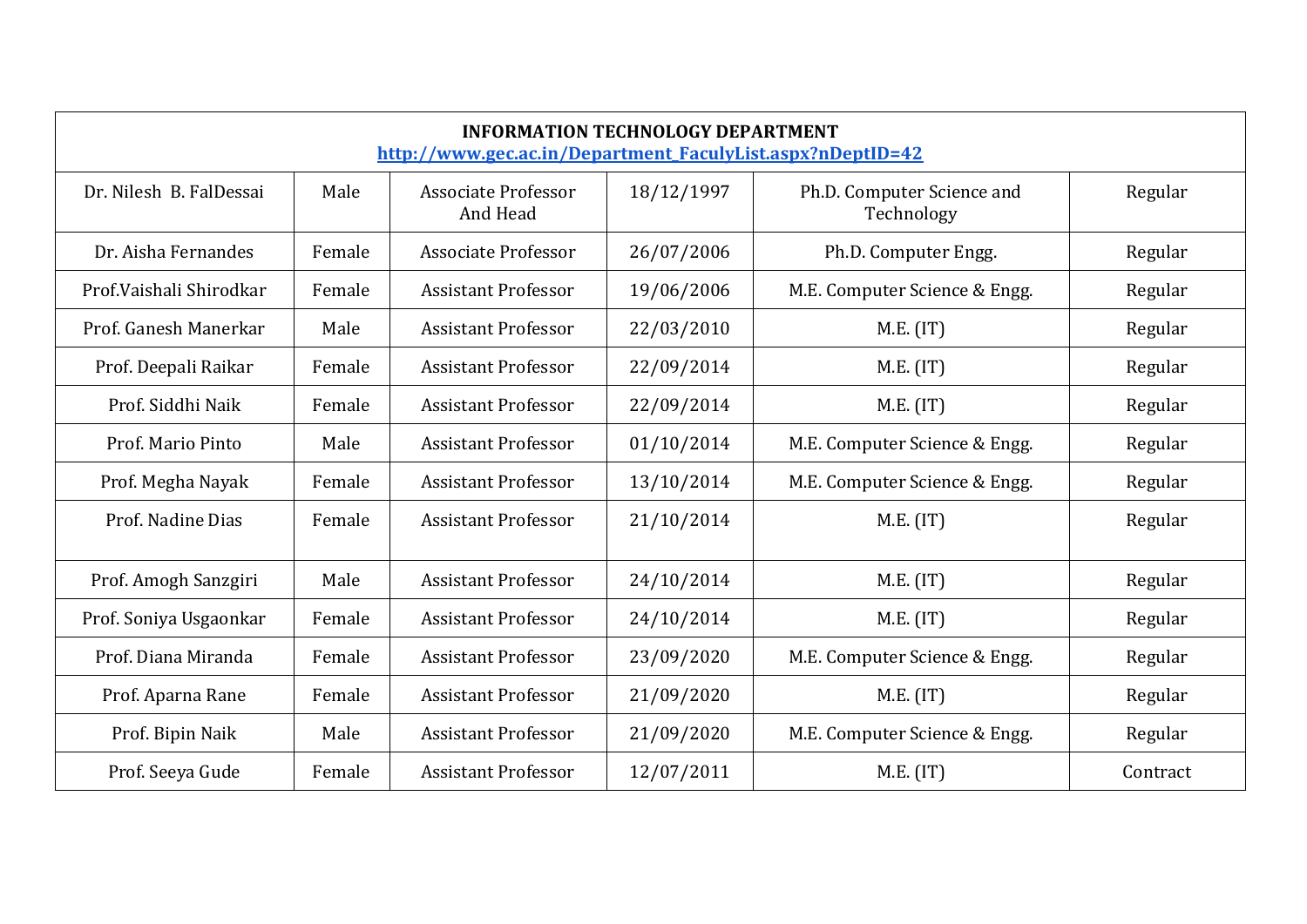| Prof. Rucha Sahakari                                                                                   | Female | <b>Assistant Professor</b> | 15/01/2018 | M.E. Computer Science & Engg. | Contract |  |  |  |
|--------------------------------------------------------------------------------------------------------|--------|----------------------------|------------|-------------------------------|----------|--|--|--|
| Prof. Tanvi Harmalkar                                                                                  | Female | <b>Assistant Professor</b> | 11/07/2013 | M.E. (Microelectronics)       | Contract |  |  |  |
| <b>SCIENCE AND HUMANITIES DEPARTMENT</b><br>http://www.gec.ac.in/Department FaculyList.aspx?nDeptID=69 |        |                            |            |                               |          |  |  |  |
| Dr. Sebastian Mesquita                                                                                 | Male   | Professor And Head         | 20-12-1995 | PhD(Mathematics)              | Regular  |  |  |  |
| Dr. Manoj Choukuse                                                                                     | Male   | Professor                  | 22-12-2004 | Ph(Physics)                   | Regular  |  |  |  |
| Prof. UjwalaPhadke                                                                                     | Female | <b>Associate Professor</b> | 08-07-1991 | M.Sc(Mathematics)             | Regular  |  |  |  |
| Prof. Shilpa Amonkar                                                                                   | Female | <b>Associate Professor</b> | 19-10-2004 | M.Sc(Physics)                 | Regular  |  |  |  |
| Dr. AdleteMascarenhas                                                                                  | Male   | <b>Associate Professor</b> | 08-11-2004 | PhD(Chemistry)                | Regular  |  |  |  |
| Prof. Minaz Sheikh                                                                                     | Female | <b>Associate Professor</b> | 01-12-2004 | M.Sc(Mathematics)             | Regular  |  |  |  |
| Prof. SayeeshHabbu                                                                                     | Male   | <b>Assistant Professor</b> | 16-07-2013 | M.A(English)                  | Regular  |  |  |  |
| Prof. AshmitaKerkar                                                                                    | Female | <b>Assistant Professor</b> | 18-8-2014  | M.A(Economics)                | Regular  |  |  |  |
| Prof. Geeta Lohani                                                                                     | Female | <b>Assistant Professor</b> | 01-10-2021 | PhD(Chemistry)                | Contract |  |  |  |
| Prof. Shruti Borkar                                                                                    | Female | <b>Assistant Professor</b> | 01-10-2021 | M.Sc(Mathematics)             | Contract |  |  |  |
| Prof. Rupali Parab                                                                                     | Female | <b>Assistant Professor</b> | 01-10-2021 | M.Sc(Mathematics)             | Contract |  |  |  |
| Prof. DiptishaTivrekar                                                                                 | Female | <b>Assistant Professor</b> | 01-10-2021 | M.Sc(Mathematics)             | Contract |  |  |  |
| <b>MINING DEPARTMENT</b><br>http://www.gec.ac.in/Department_FaculyList.aspx?nDeptID=78                 |        |                            |            |                               |          |  |  |  |